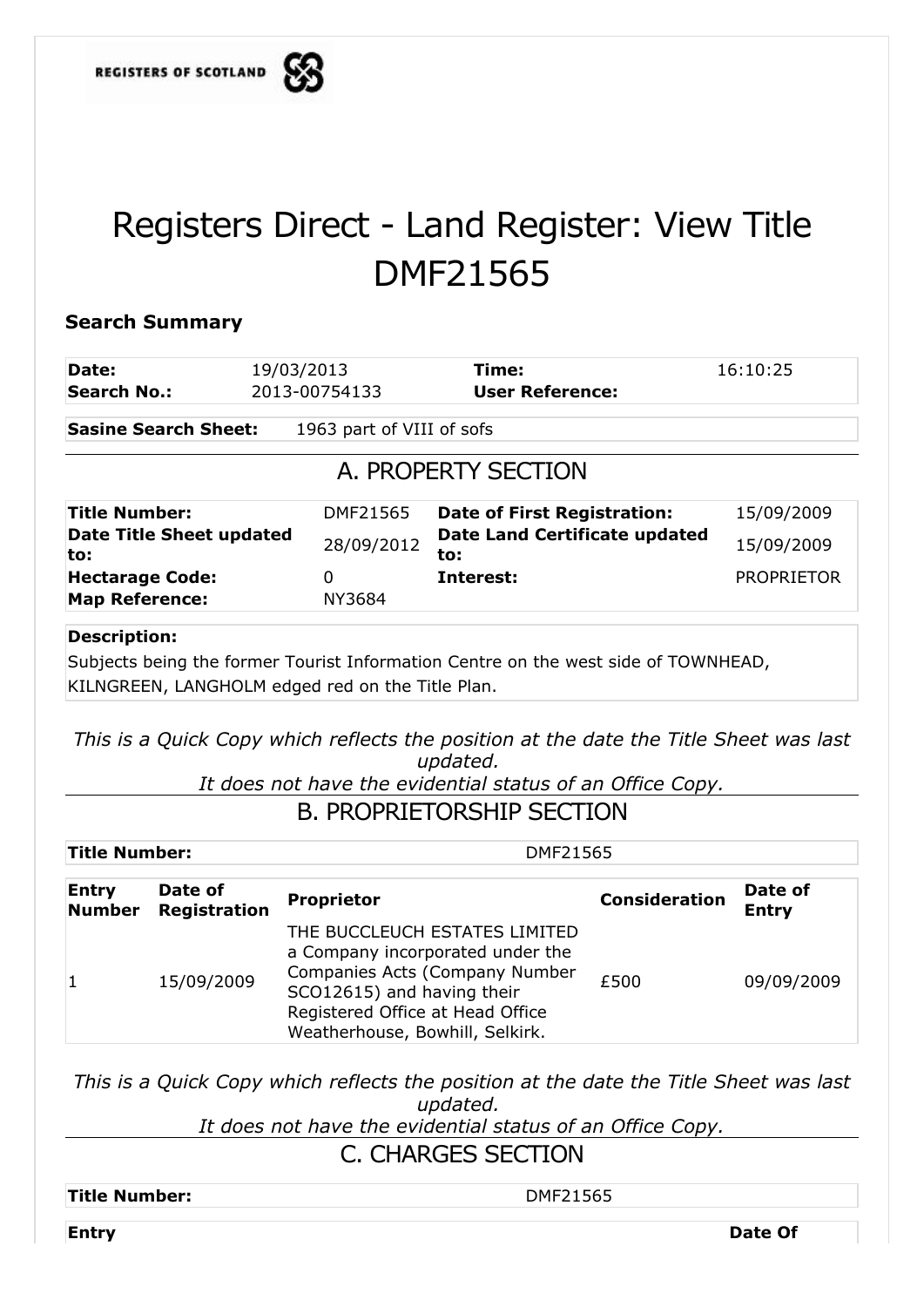|  | <b>Number Specification</b>                                  | <b>Registration</b> |  |
|--|--------------------------------------------------------------|---------------------|--|
|  | Standard Security by said THE BUCCLEUCH ESTATES LIMITED to   |                     |  |
|  | HSBC BANK plc incorporated under the Companies Acts (Company | 28/09/2012          |  |
|  | Number 14259), Registered Office 8 Canada Square, London E14 |                     |  |
|  | 5HQ over the subjects in this Title and other subjects under |                     |  |
|  | exception of the whole growing timber on the subjectshereby  |                     |  |
|  | secured.                                                     |                     |  |

*This is a Quick Copy which reflects the position at the date the Title Sheet was last updated.* 

*It does not have the evidential status of an Office Copy.*

| <b>D. BURDENS SECTION</b> |
|---------------------------|
|---------------------------|

| <b>Title Number:</b>          |                                                                                                                                                                                                                                                                                                                                 | DMF21565                                                                                                                                                                                                                          | <b>Number of Burdens:</b>                                                                                                                                                                                                                                                                                                                                                                                                                                                                                                                                                                                                                                                                                                                                                                                                                                                                                                                                                                                                                                                                                                                                                                                                                                                                                                                                                                                                                                                                                                                                                                                                                                                                                                                                                                                                                                                                                                                                                                                                                                                                     | $\overline{2}$ |  |  |  |
|-------------------------------|---------------------------------------------------------------------------------------------------------------------------------------------------------------------------------------------------------------------------------------------------------------------------------------------------------------------------------|-----------------------------------------------------------------------------------------------------------------------------------------------------------------------------------------------------------------------------------|-----------------------------------------------------------------------------------------------------------------------------------------------------------------------------------------------------------------------------------------------------------------------------------------------------------------------------------------------------------------------------------------------------------------------------------------------------------------------------------------------------------------------------------------------------------------------------------------------------------------------------------------------------------------------------------------------------------------------------------------------------------------------------------------------------------------------------------------------------------------------------------------------------------------------------------------------------------------------------------------------------------------------------------------------------------------------------------------------------------------------------------------------------------------------------------------------------------------------------------------------------------------------------------------------------------------------------------------------------------------------------------------------------------------------------------------------------------------------------------------------------------------------------------------------------------------------------------------------------------------------------------------------------------------------------------------------------------------------------------------------------------------------------------------------------------------------------------------------------------------------------------------------------------------------------------------------------------------------------------------------------------------------------------------------------------------------------------------------|----------------|--|--|--|
| <b>Entry</b><br><b>Number</b> | <b>Burden Preamble</b>                                                                                                                                                                                                                                                                                                          |                                                                                                                                                                                                                                   |                                                                                                                                                                                                                                                                                                                                                                                                                                                                                                                                                                                                                                                                                                                                                                                                                                                                                                                                                                                                                                                                                                                                                                                                                                                                                                                                                                                                                                                                                                                                                                                                                                                                                                                                                                                                                                                                                                                                                                                                                                                                                               |                |  |  |  |
| $\mathbf{1}$                  | Disposition by John Charles, Duke of Buccleuch and Queensberry, K. T. to Provost,<br>Magistrates and Councillors of the Burgh of Langholm, recorded G.R.S. (Dumfries)<br>14 Nov. 1922, of 2.838 acres of ground known as Kiln Green, Langholm, of which<br>the subjects in this Title form part, contains the following burdens |                                                                                                                                                                                                                                   |                                                                                                                                                                                                                                                                                                                                                                                                                                                                                                                                                                                                                                                                                                                                                                                                                                                                                                                                                                                                                                                                                                                                                                                                                                                                                                                                                                                                                                                                                                                                                                                                                                                                                                                                                                                                                                                                                                                                                                                                                                                                                               |                |  |  |  |
| 2                             |                                                                                                                                                                                                                                                                                                                                 | Disposition by Dumfries and Galloway Council to Buccleuch Estates Limited and<br>their successors, disponees and assignees, registered 15 Sep. 2009, of the subjects<br>in this Title, contains burdens &c in the following terms |                                                                                                                                                                                                                                                                                                                                                                                                                                                                                                                                                                                                                                                                                                                                                                                                                                                                                                                                                                                                                                                                                                                                                                                                                                                                                                                                                                                                                                                                                                                                                                                                                                                                                                                                                                                                                                                                                                                                                                                                                                                                                               |                |  |  |  |
| <b>Entry</b><br><b>Number</b> | <b>Burden Detail</b>                                                                                                                                                                                                                                                                                                            |                                                                                                                                                                                                                                   |                                                                                                                                                                                                                                                                                                                                                                                                                                                                                                                                                                                                                                                                                                                                                                                                                                                                                                                                                                                                                                                                                                                                                                                                                                                                                                                                                                                                                                                                                                                                                                                                                                                                                                                                                                                                                                                                                                                                                                                                                                                                                               |                |  |  |  |
| $\mathbf 1$                   |                                                                                                                                                                                                                                                                                                                                 | with adjoining proprietors for the time.                                                                                                                                                                                          | Disposition by John Charles, Duke of Buccleuch and Queensberry, K. T. to Provost,<br>Magistrates and Councillors of the Burgh of Langholm, recorded G.R.S. (Dumfries)<br>14 Nov. 1922, of 2.838 acres of ground known as Kiln Green, Langholm, of which<br>the subjects in this Title form part, contains the following burdens: Reserving<br>always to me and my successors, proprietors of the Townhead Toll and garden of a<br>right of free and unrestricted access across and over the subjects hereby disponed<br>either for vehicles, bestial or foot passengers, but with right to the said disponees<br>to substitute an entrance or access of a suitable nature near to the Tollbar house in<br>room and in place of the access before reserved; Declaring always as it is hereby<br>conditioned and declared that this present Disposition is granted always and is<br>accepted by my said disponees under the express condition that the subjects<br>hereby disponed are to be held and used under the Town Council of the Burgh of<br>Langholm in all time coming for the purpose of a pleasure or recreation park and<br>access thereto for the benefit of the inhabitants of the Burgh of Langholm in such<br>manner and upon such terms and conditions as the Town Council of the said Burgh<br>of Langholm may from time to time appoint, and my said disponees shall not be<br>entitled to use the said subjects or allow them to be used for any purpose<br>inconsistent with these presents, nor shall my said disponees be entitled to erect<br>buildings on the said subjects without the written consent of me or my successors,<br>or to sell, dispone, or otherwise alienate, or to grant leases other than for<br>pasturage of the said subjects, or any part thereof, or to do any other act by which<br>the inhabitants of Langholm might be deprived of the use or enjoyment of said<br>subjects; And it is further conditioned and declared that my said disponees shall be<br>bound and obliged to maintain the fences, so far as the same may be mutual along |                |  |  |  |